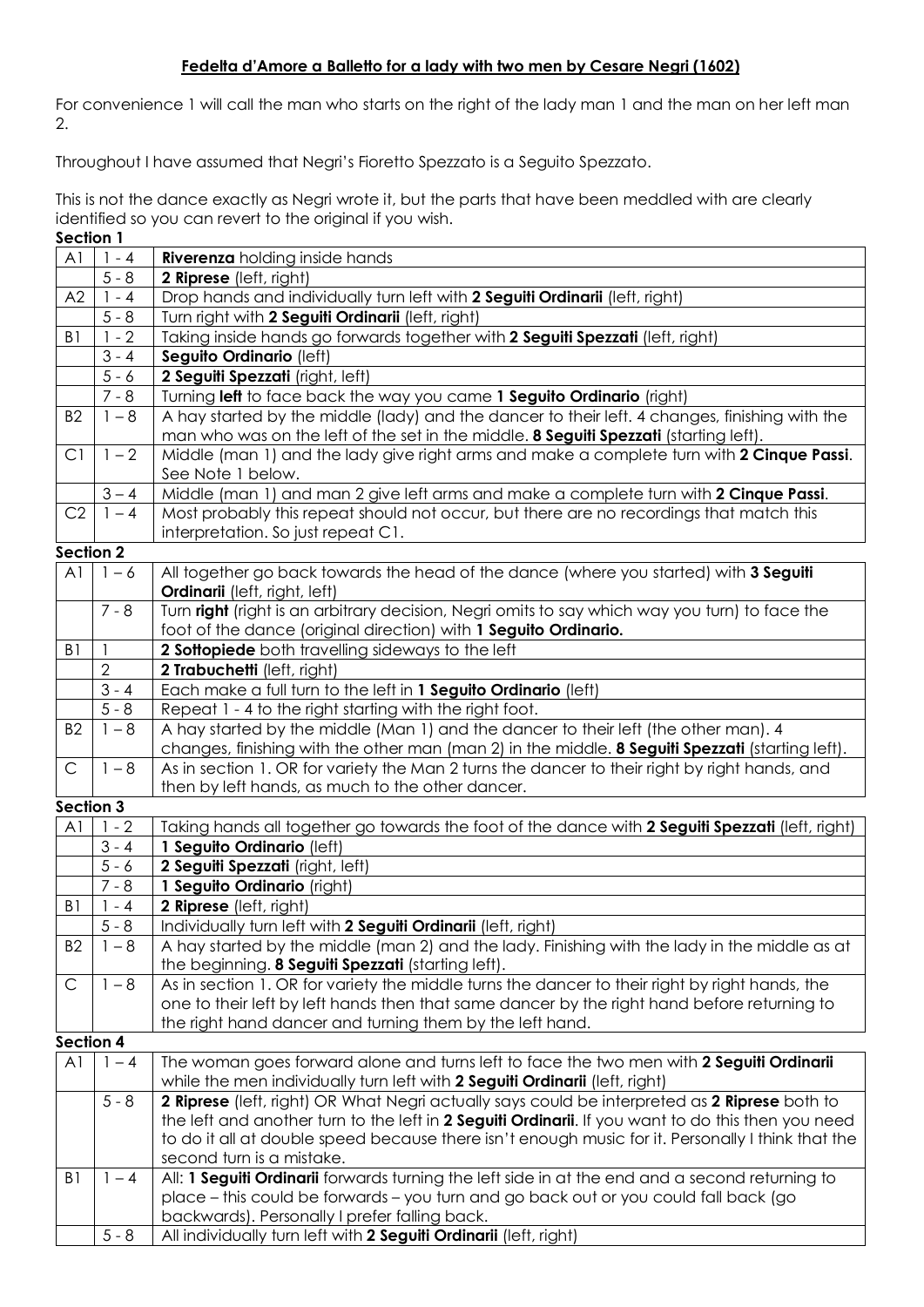| <b>B2</b>                        |         | All take hands in a ring. 2 Trabuchetti (left, right)                                                  |  |
|----------------------------------|---------|--------------------------------------------------------------------------------------------------------|--|
|                                  | 2       | <b>Ripresa</b> (left). Negri says that the above Trabuchetti and Ripresa are done twice, left foot     |  |
|                                  |         | both times and that you make one complete revolution. Personally I find that improbable. I             |  |
|                                  |         | think it is more likely that you repeat the sequence on the right, which also gets you home in         |  |
|                                  |         | considerably more style and grace.                                                                     |  |
| 3<br>2 Trabuchetti (right, left) |         |                                                                                                        |  |
|                                  | 4       | <b>Ripresa</b> (right)                                                                                 |  |
|                                  | $5 - 8$ | Drop hands, individually turn left with 2 Seguiti Ordinarii (left, right)                              |  |
| C1                               | $1 - 4$ | Woman does the set galliard variation (see below)                                                      |  |
| C <sub>2</sub>                   | $1 - 4$ | Men do the set galliard variation. Negri says it is at the same time as the lady, but this             |  |
|                                  |         | doesn't fit the music unless you omit the repeat of C this verse or indeed on every verse.             |  |
| Section 5                        |         |                                                                                                        |  |
| A1                               | $-2$    | All straight forward to all end in a line with 2 Seguiti Spezzati (left, right)                        |  |
|                                  | $3 - 4$ | 1 Seguito Ordinario (left), the men do a half turn and the lady a full turn all to the left. This turn |  |
|                                  |         | is editorial, it means that the dance ends with the same facing as it began. However if you            |  |
|                                  |         | don't want to turn here then you can always sort out the facing with the final hay.                    |  |
|                                  | $5 - 6$ | 2 Seguiti Spezzati (right, left)                                                                       |  |
|                                  | $7 - 8$ | Turn right to face the foot of the dance with 1 Seguito Ordinario (right). If you omitted the turn     |  |
|                                  |         | above then this is a turn to the HEAD of the dance not the foot.                                       |  |
| A2                               | $1 - 4$ | 2 Riprese (left, right)                                                                                |  |
|                                  | $5 - 8$ | Individually turn left with 2 Seguiti Ordinarii (left, right)                                          |  |
| B <sub>1</sub>                   | $1 - 8$ | A hay in Scorsi (Negri says 4 Seguiti Ordinarii) giving hands started by the woman and the             |  |
|                                  |         | man to her left giving right hands. Everyone returns to their place.                                   |  |

# **Woman's Galliard – See Note 2**

| <b>Bar</b>    | <b>Beat</b> | Step                                                        |
|---------------|-------------|-------------------------------------------------------------|
|               | 1 - 2       | Passo in Gagliarda (hop on right swing left forward) (Kick) |
|               | 3           | Passo in Gagliarda (Hop on left swing right forward) (Kick) |
|               | 4           | Passo in Gagliarda (Hop on right swing left forward) (Kick) |
|               | $5 - 6$     | Cadenza                                                     |
| $\mathcal{D}$ | 1 - 6       | Ripresa Minuita to the right                                |
| $\mathbf{3}$  | - 6         | Ripresa Minuita to the left                                 |
| 4             | - 4         | Scorsi turning left                                         |
| 4             | $5 - 6$     | Cadenza                                                     |

# **Man's Galliard**

| Bar            | Beat           | <b>Step</b>                                                    |
|----------------|----------------|----------------------------------------------------------------|
|                |                | Saltino to the left (Jump)                                     |
|                | $\overline{2}$ | Passo in Gagliarda (hop on right swing left forward)<br>(Kick) |
|                | 3              | Passo in Gagliarda (Hop on left swing right forward) (Kick)    |
|                | 4              | Passo in Gagliarda (Hop on right swing left forward) (Kick)    |
|                | $5 - 6$        | Cadenza, weight on right                                       |
| 2              |                | Zoppetto on right (left foot high)                             |
| $\overline{2}$ | $\overline{2}$ | Zoppetto on right                                              |
| $\overline{2}$ | 3              | Botta, Hop on left swing right back (Swing)                    |
| $\overline{2}$ | 4              | Botta, Hop on left swing right forward (Swing)                 |
| $\overline{2}$ | $5 - 6$        | Cadenza, weight on left                                        |
| 3              |                | Passo L retreating                                             |
| 3              | $\overline{2}$ | Passo R retreating                                             |
| 3              | 3              | Passo L retreating                                             |
| $\overline{3}$ | $4 - 5$        | <b>Fioretto R</b>                                              |
| 3              | 6              | Botta, Hop on right swing left back (Swing)                    |
| 4              |                | Bottta, Hop on right swing left forward (Swing)                |
| 4              | $\mathfrak{D}$ | Sottopiede to left                                             |
| 4              | 3              | Spring onto left swinging right forward                        |
| 4              | 4              | Passo right forward                                            |
| 4              | 5 - 6          | Cadenza                                                        |